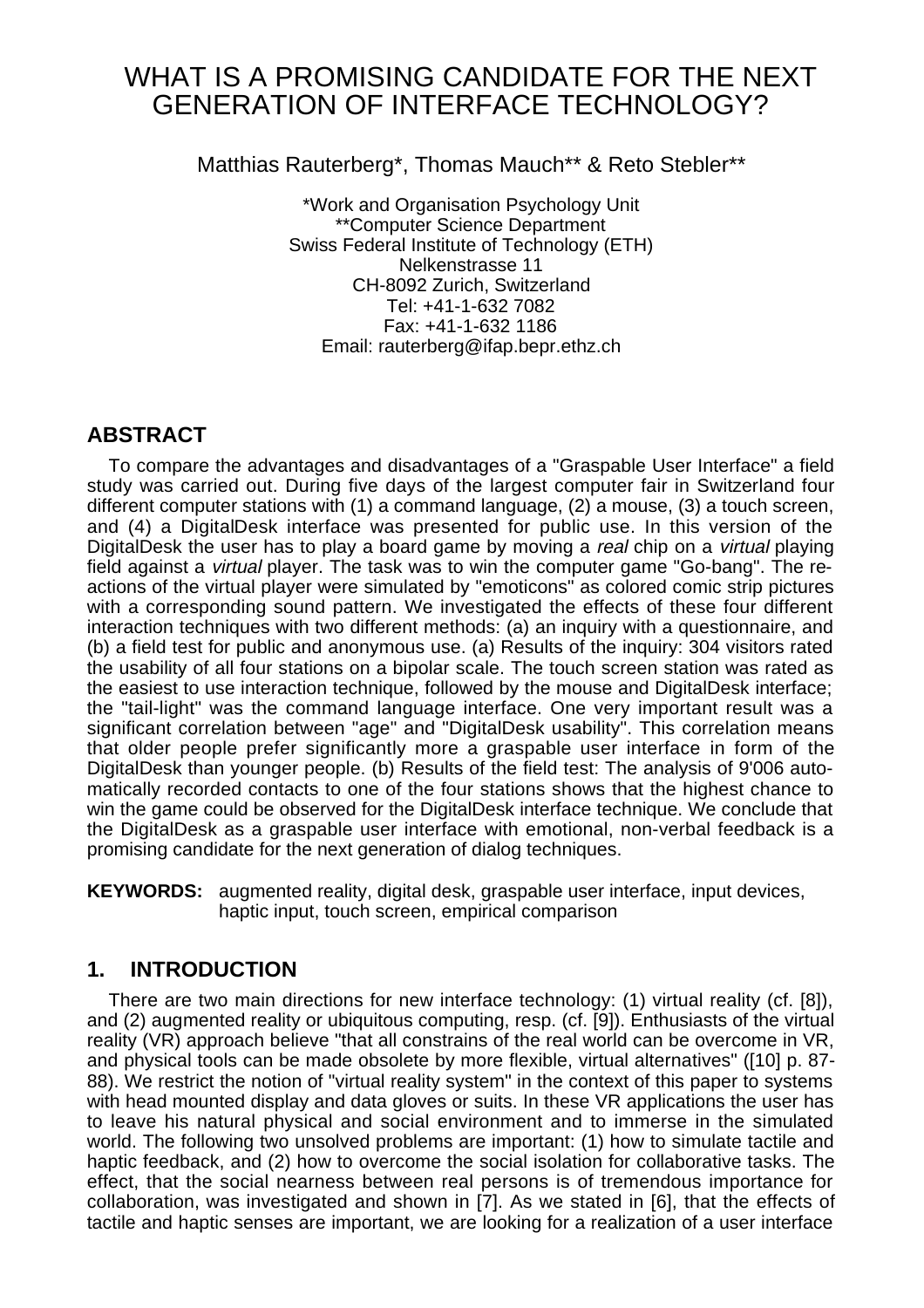where the user can control the human-computer interaction by his hands dealing with real and virtual objects in the same interface space. One of the first systems with such a user interface was the DigitalDesk of Wellner [10].

Inspired by the ideas of Newman and Wellner [4], we were interested in a way to test empirically the advantages or disadvantages of the DigitalDesk in comparison with established interaction techniques. The DigitalDesk has the following three important features: (1) it projects electronic images (virtual objects) down onto the desk and onto real objects, (2) it responds to interaction with real objects (e.g., pens or bare fingers: hence Digital-Desk), and (3) it can interpret the scene on an appropriate semantic level (e.g., read paper documents placed on the desk; cf. [10]).

If we generalize the DigitalDesk approach to augment real-world objects, then it leads us directly to "Graspable User Interfaces" (cf. [1] [2]). We follow the argumentation of Fitzmaurice, Ishii and Buxton [2] that a Graspable User Interface has the following advantages: "(1) It encourages two handed interactions; … (3) allows for more parallel input specification by the user, … (4) leverages off of our well developed skills … for physical object manipulations; … (6) facilitates interactions by making interface elements more 'direct' and more 'manipulable' by using physical artifacts; … (9) affords multi-person, collaborative use" ([2] p.443).

These arguments sound convincing. But, all the published approaches--caused by the complexity of the implemented tasks--are research prototypes, so that only the experiences of preliminary user testings are reported (cf. [1], [2], [4]).

To run a laboratory investigation or a field study we need a fast, reliable and robust implementation of the whole system. First, we decided to minimize the task complexity and to restrict the user's action space. For public use a simple computer game seems to be best. We implemented an extended version of the computer game "Go-bang" (five chips in a row win). The user has to play the game by moving a *real* chip on the *virtual* playing field. To compare this dialog technique with the most established techniques we implemented the same game algorithm on three other stations with (1) a command language, (2) a mouse, and (3) a touch screen interface.

## **2. SYSTEM DESCRIPTIONS**

#### **2.1. Command Interface (CI)**

This station run on a 386er PC with a color screen (17 inch) in an upright position. The user has to enter the co-ordinates of the desired place of a playing field with 12 by 12 positions (e.g. A1, L12). To start a new or to cancel a game she or he has to enter the command NEW. The internal state of the algorithm is presented as text in a special output field (e.g. "Make the next move").

#### **2.2. Mouse Interface (M)**

This interface run on a 386er PC with a color screen (17 inch) in an upright position. To move the user has to click with the mouse on the desired place. To start a new or to cancel a running game she or he has to click on the button NEW. The internal state of the algorithm is presented as text in a special popup window.

The CI and MI have their output screens in an upright position. This upright position makes it impossible to give an opponent--in the metaphor of a game--an individual representation. The classical solution is, to give feedback about the machine's internal states as text or graphics in defined areas on the screen (cf. the critical discussion in [5]). This solution leads always to a partition of the screen into a working area (e.g., the playing field) and the feedback area. This superimposing of qualitatively different feedback's in the same output space can be overcome, if we use an additional output device. This can be done, if we separate the working area (the playing field) from the feedback area and if we change the upright position of the working area to a horizontal position. Therefore we composed the system of a flat table to project the playing field onto and of a second screen to present the virtual player.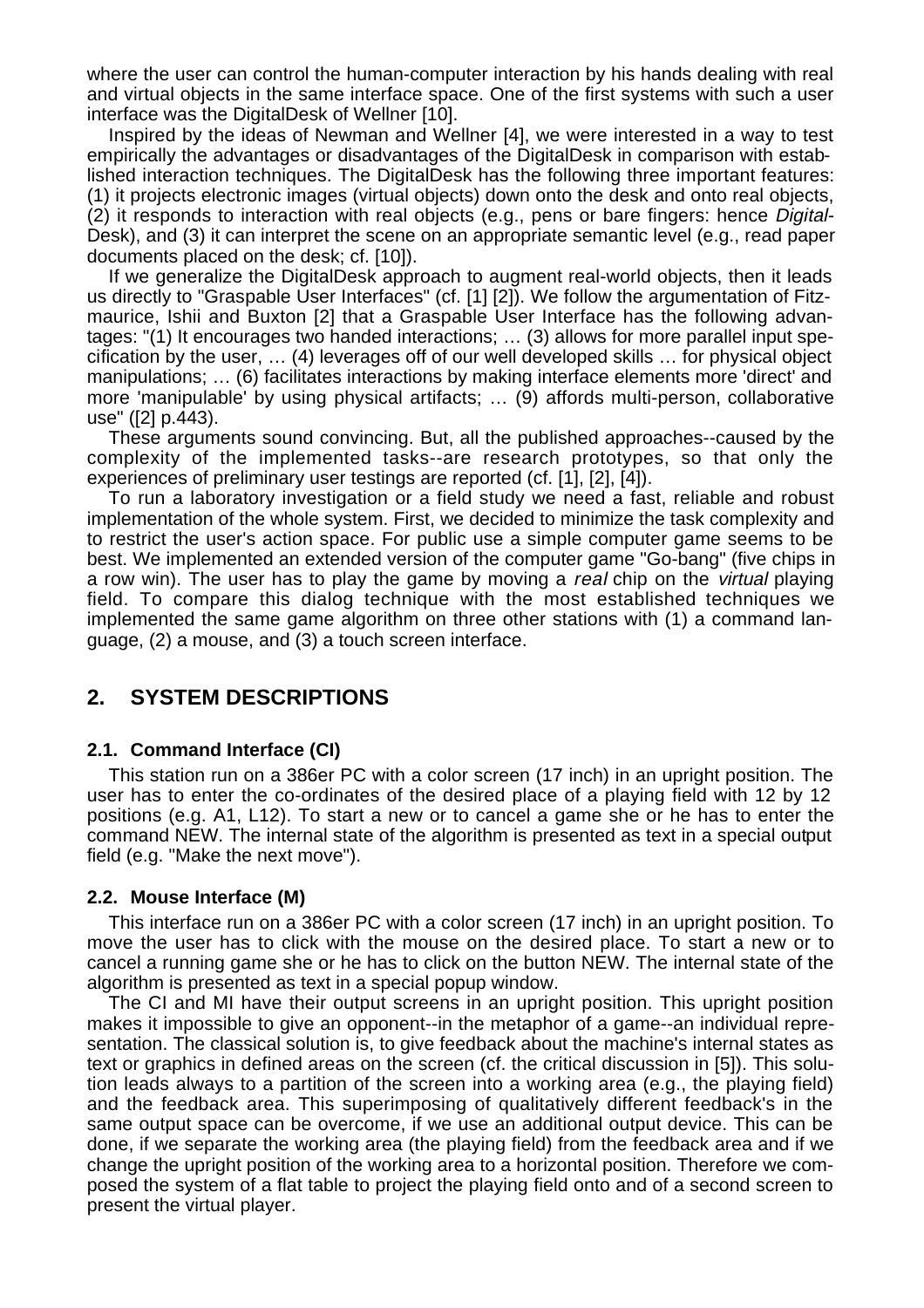## **2.3. Touch screen Interface (TI)**

This station run on 386er PC with a color touch screen (21 inch) in an inclined position of 30 degrees. To make a move the user has to touch with a finger the desired place. To start a new or to cancel a running game she or he has to touch the button NEW. The virtual player was shown on a second color screen (17 inch) served by a second 386er PC in a client-server architecture.

## **2.4. DigitalDesk (DD)**

This station was completely realized in C++ on standard hardware components: (1) a Pentium PC, (2) an overhead projector of high luminous intensity and the projection panel GehaVision™, (3) a high resolution video camera, and (4) the video board MovieMachine-Pro™. For the virtual player a second 386er PC was connected in a client-server architecture (see Figure 1). A user has to make a move by putting a real chip on the desired place of the virtual playing field. The computer's output is the projection of a virtual chip on the desk with the virtual playing field. The user controls the interaction by putting real world obiects on the DigitalDesk.



**Figure 1**: System architecture of the DigitalDesk.

All--from the user's point of view--important internal states of the game algorithm were presented by the virtual player with six different facial expressions and a corresponding sound (comic strip pictures as in Figure 2: "Reasoning" = a face with a balloon of turning wheels and a machine-like sound, "Waiting for the next move" = a yawning face with a corresponding sound, "Initial state" = a face with blinking eyes, "Incorrect move" = an angry facial expression with an indignant cry, "Be the winner" = a happy facial expression with an arrogant laughter, "Be the loser" = a shrinking face with a disappointed cry). We call these six comic strip pictures "emoticons" (acronym for "emotional icons"). All emoticons of the virtual player are shown on a second color screen (17 inch). If a user wanted to cancel or restart a game, then he or she had to press the real NEW button at the right corner in the front of the station.



**Figure 2:** The two emoticons "reasoning" and "yawning".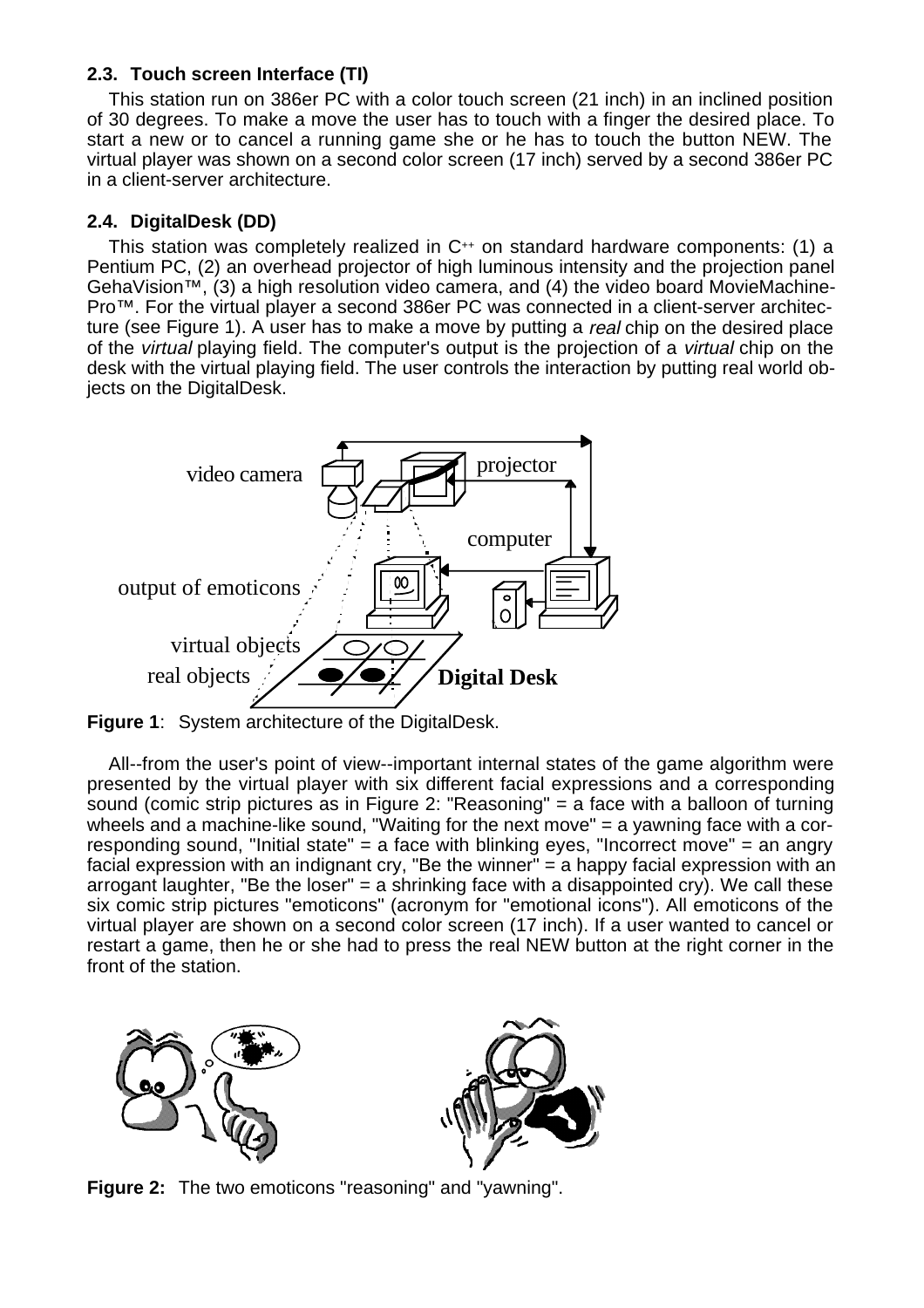# **3. INQUIRY WITH A QUESTIONNAIRE**

## **3.1. Method**

To present these four dialog techniques to a broad population of heterogeneous users, four special stations were constructed. All stations were presented in a central exhibition area during five days at the largest computer fair of Switzerland in September 1995 in Basel (CH). The official number of visitors was approximately 70'000. Most of these people passed the exhibition area and many of them came into close contact with one of the stations (e.g., playing at one of the stations or observing other people playing).

## **3.2. Subjects**

With an additional questionnaire we got some personal information's of several users of at least one of our four stations. The stand personal was instructed to request users to answer the questionnaire. It was especially necessary to ask women, because they behaved very reserved.

## **3.3. Dependent Measures**

The questionnaire consisted of two parts: (a) personal data (age in years, gender, computer experience in form of a bipolar rating scale ["no experience" … "expert"], and (b) a bipolar rating scale to estimate the "usability" ["very easy to use" … "very difficulty to use"] for each of the four interfaces. For each of the four interfaces the following five aspects were asked with a multiple choice question: "did you play", "did you loose", "did you win", "did you play draw", "did you cancel". The four dependent measures are the number of millimetres of the user's marking on the bipolar rating scale [0 ... 70 mm]. As a *control vari*able the "computer experience" was measured in millimetres on the corresponding bipolar rating scale [0 … 90 mm]. We also differentiated among "real station contact" and "only observer status".

## **3.4. Results**

The questionnaire was answered by 304 visitors (61 females, 243 males, 5 without personal data). The average age of the women was  $31 \pm 13$  years, and of the men  $30 \pm 14$ years (T-Test:  $p \le 724$ ). There was a significant gender difference in computer experience (women:  $48 \pm 23$  mm; men:  $58 \pm 22$  mm; T-Test:  $p \le .002$ ). All persons, which answered that they had no real contact to one of the stations, had a significant higher amount of computer experience ("no contact":  $70 \pm 17$  mm, N = 10; "with contact":  $55 \pm 23$  mm, N = 276; T-Test:  $p \le 0.04$ ). We could not find a significant influence among "no contact" and "contact" people to the estimation of the usability.



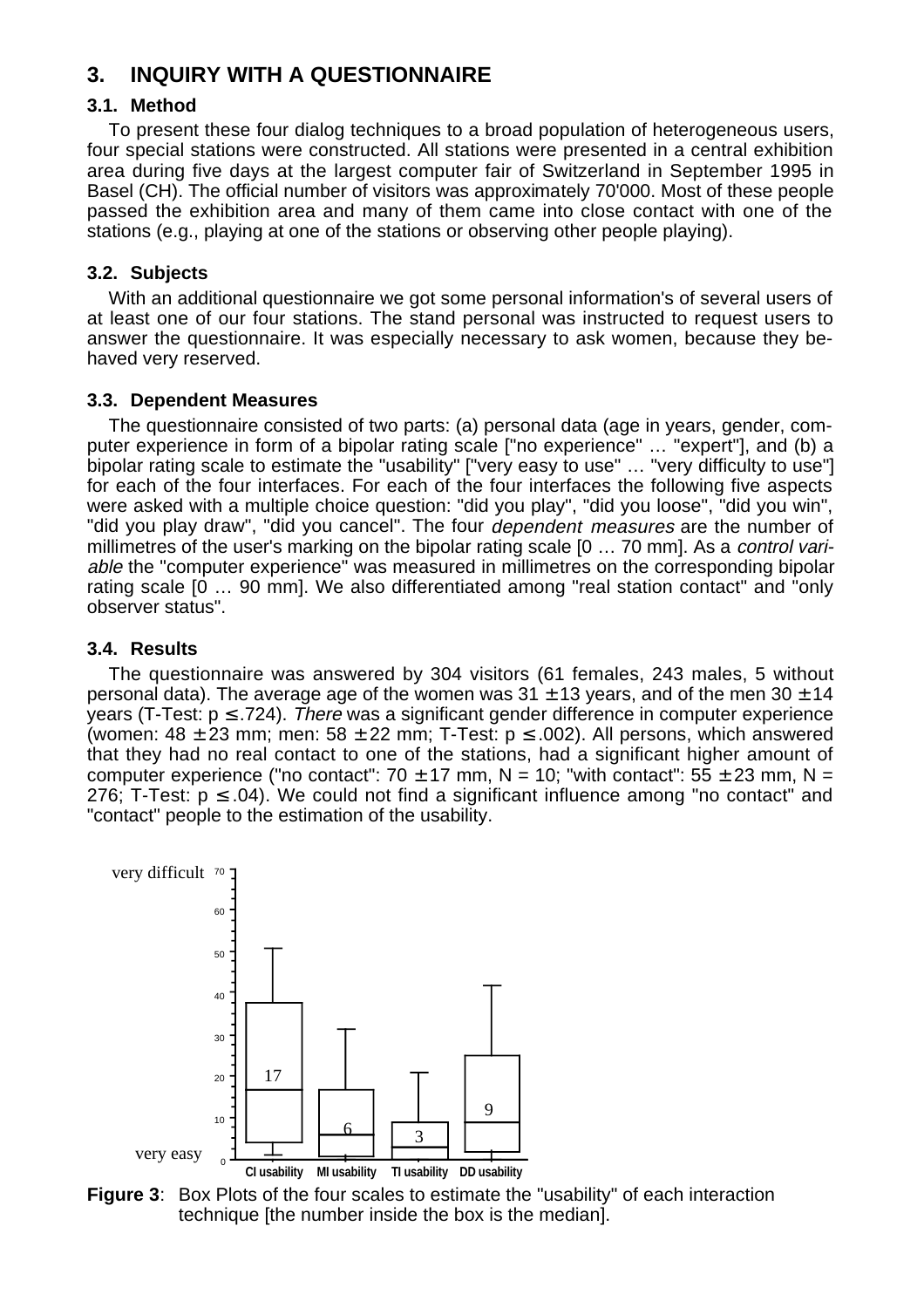The usability rating was best for the touch screen interface (median  $=$  3; mean rank  $=$ 1.9), followed by the mouse interface (median  $= 6$ ; mean rank  $= 2.4$ ) and the DigitalDesk (median = 9; mean rank = 2.5). The "tail-light" was the command language interface (median  $= 17$ ; mean rank  $= 3.3$ ). These differences are significant (see Figure 3; Friedman Test, df = 3, Chi<sup>2</sup> corrected for ties = 89.1,  $p \le 0.0001$ ).

One very important result was a significant correlation between "age" and "DigitalDesk's usability". This correlation means that older people prefer significantly more a graspable user interface in form of the DigitalDesk than younger people.

| Table 1: | Table with Spearman Rank correlation's ( $N = 304$ , total number of question-   |
|----------|----------------------------------------------------------------------------------|
|          | naires). [CELL CONTENT: correlation coefficient (p-value as significance level)] |

|                     | <b>CI usability</b> | <b>MI</b> usability | TI usability   | DD usability      |
|---------------------|---------------------|---------------------|----------------|-------------------|
| user's age          | $0.090$ (.186)      | $0.019$ (.791)      | $0.004$ (.957) | $-0.202$ $(.006)$ |
| computer experience | $0.123$ $(.072)$    | $0.027$ $( .710)$   | $0.001$ (.890) | $0.076$ (.305)    |

The user's age correlates significantly only with the usability ratings for the DigitalDesk interface: With increasing age people estimated the usability of the DigitalDesk as more easy than younger people did (R = -0.202, N = 179, p  $\leq$  .006). All other correlation's are not significant (see Table 1).

#### **3.5. Discussion of the inquiry**

To carry out an inquiry with a questionnaire only for scientific purposes in the context of a commercial fair was more difficult than we expected. The only motivation for the user to fill out such a questionnaire--in contrast to all the lotteries of the commercial issuers around us with their very attractive prizes--was to bring in his or her personal opinion into a scientific research process. This argumentation was the most convincing reason to participate. Overall we got more filled out questionnaires than we expected, but much less than observed visitors at one of the four stations. To increase the number of answered questionnaires the stand personal has to be active: to go to the visitors and to ask them for participation.

We could find two main results: (1) the touch screen interface was estimated as the easiest to use, and (2) the significant correlation between age and the usability ratings for the DigitalDesk. If we assume, that the age structure of the populations in all high industrialised countries will change in the next two or three decades, then this result will be of tremendous importance for the development of modern computer technology!

To compare the results of the user's subjective ratings with their concrete performances--as an objective measure--we analysed the outcome of all played games. To do this we carried a field study.

## **4. FIELD STUDY**

#### **4.1. Method**

All four stations were ready for unconstrained public and anonymous use during five days. The stand personal was instructed to hold back with help. To test the effect of nonverbal feedback we realized a virtual player on a second screen for the touch screen and the DigitalDesk station.

#### **4.2. Subjects**

All passing visitors had unconstrained access to all stations. It is difficult to get a valid picture of all users in a situation of public and anonymous use. We can assume that the results of the inquiry give us representative information about the gender and age structure of visitor's population of our stations.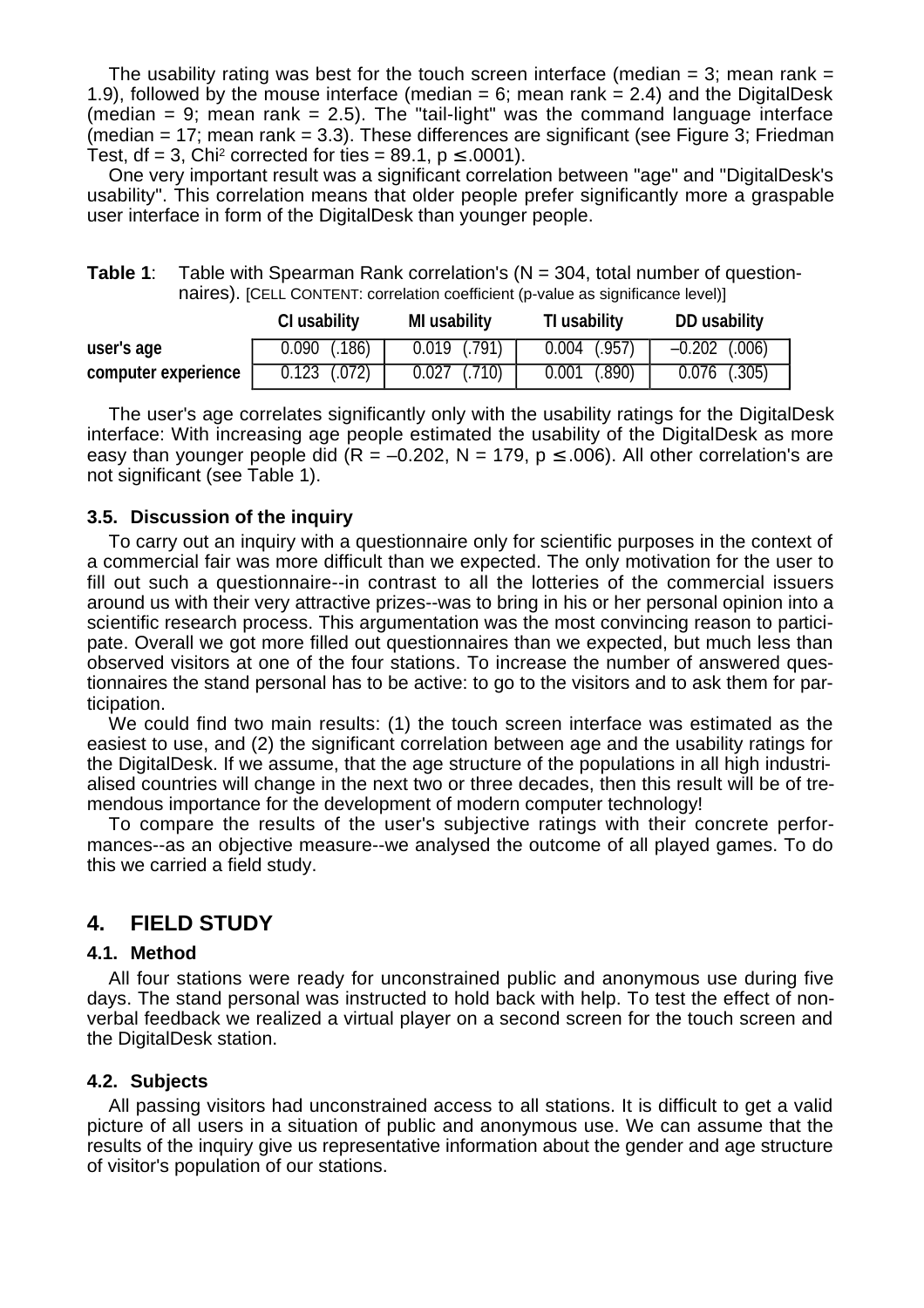### **4.3. Dependent Measures**

The dependent measure is the "frequency of winnings" for each station separately. This frequency can be interpreted as a measure of the "quality" of the task result. The "frequency of winnings" includes all games where the computer would win in the next move, but in this state the game was canceled by the user to avoid losing. We call these games "quasi winnings". The frequency--of real winnings and of quasi winnings--is a reliable and valid measure to compare precisely the different interaction techniques on the performance level. As a *control measure*, the average computing time per move was recorded and analysed.

## **4.4. Results**

We analysed our data with the statistic tool StatView (vers. 4.02). We recorded automatically 9'006 contacts with in all 96'739 moves: 1'128 contacts with CI, 3'645 with MI, 2'881 with TI, and 1'352 with DD. In all we observed 3'801 completed games.

**Table 2:** Percentages of all recorded user actions for each station separately. [CELL CONTENT: observed column percentage]

|                                                                 |        | МI    |        | <b>DD</b> |
|-----------------------------------------------------------------|--------|-------|--------|-----------|
| System is in the initial state and a user pressed NEW:          | 43 %   | 49 %  | 60%    | 54 %      |
| A game was started and a user canceled it with NEW: [           | $8\%$  | 2%    | 4 %    | 13 %      |
| A game was finished with "draw": [                              | $1\%$  | $1\%$ | $0\%$  | $0\%$     |
| A game was won, either by a user or by the computer:            | 38 %   | 41 %  | $30\%$ | 29 %      |
| A user canceled before the computer could win in the next move: | $10\%$ | 7 %   | 6 %    | 4 %       |
| <b>Total number of actions:</b>                                 | 1128   | 3645  | 2881   | 1352      |

Each visitor had three different classes of behaviour to react to each station: (1) to pass; (2) to stand still and to observe what happens; and (3) to interact with one of the stations. For the last class of behaviour we could differentiate five separate actions: (A1) to start a new game even if the system is in the initial state; (A2) to start a game--either by himself or by another user before--and to cancel it; (A3) to finish a game completely with a draw; (A4) to finish a game completely with a winning result, either by the user or by the computer; and (A5) to cancel a game before the computer could win in the next move (a "quasi winning" situation). These five actions are not independent of the interaction technique (Table 2: Chi<sup>2</sup> = 420,  $p \le .0001$ ).

In the TI and DD condition the two actions A1 and A2 could be significantly observed more often than expected. On the other side, in the CI and MI condition the two actions A4 and A5 were more often observed than expected. This result does not mean that the user had a better chance to win in the CI or MI condition; it means only that for both conditions a game was more often completed, or nearly completed (the "quasi winnings"). This result can be interpreted in the way that a significant number of users had serious difficulties to detect that the system was in its initial state: The corresponding facial expression of the virtual player was not clear enough.

To answer the question in which condition the user had a better chance to win, we have to take a closer look to all winning games. The user's chance to win a game was 11% in all (428 user's winnings divided by 3'801 winning games overall).

First, we compared CI and MI, both interfaces without emoticons. If in one of the contingency table's cell the observed frequency is larger than the expected frequency, and the pvalue of the corresponding Chi2 test is less than .05, then the user or the computer has a higher chance to win.

The main result of this analysis is, that users with CI have a significant higher chance to win than with MI (Table 3: Chi<sup>2</sup> = 9.2,  $p \le 0.002$ ).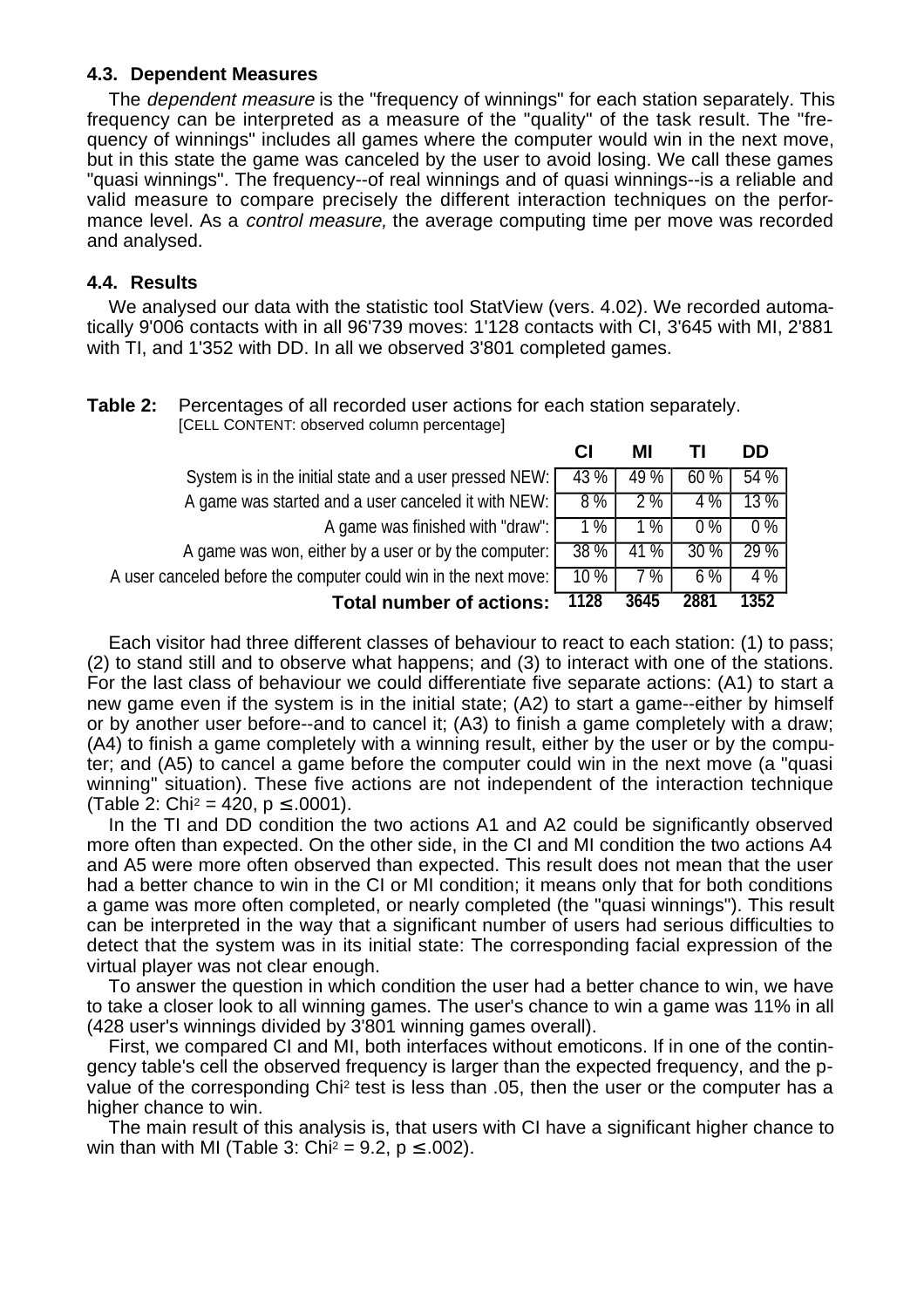**Table 3:** Contingency table only for winning games, effect CI versus MI. [CELL CONTENT: observed frequency (expected frequency)]

|             | user |       | computer |             | user's chance to win |  |
|-------------|------|-------|----------|-------------|----------------------|--|
| CI: command |      | (51)  | 470      | (490)       | 13%                  |  |
| MI: mouse   | 147  | (167) |          | 1625 (1605) | 8 %                  |  |

Second, we compared both interfaces with emoticons: TI and DD. The main result is, that users with DD have a significant higher chance to win than with TI (Table 4: Chi<sup>2</sup> = 20.3,  $p \le 0.0001$ ). This result is *not* caused by different computing times: Those = 55±32 s, DD<sub>time</sub> = 56±31 s, (ANOVA, N = 1488, df = 1, F = 1.68, p ≤ .195). Therefore we can not assume that the DD interaction technique performs best because an extended computing time gives the user more time to think about the next move than in the TI condition.

**Table 4**: Contingency table only for winning games, effect TI versus DD. [CELL CONTENT: observed frequency (expected frequency)]

|                        | user       | computer     | user's chance to win |
|------------------------|------------|--------------|----------------------|
| TI: touch screen       | 119 (147)  | (893)<br>921 | 11 %                 |
| <b>DD: DigitalDesk</b> | (63)<br>91 | (385)<br>357 | 20%                  |

Third, we compared CI and DD to find out which one is the best. The result is, that users with DD have still a significant higher chance to win (Table 5: Chi<sup>2</sup> = 9.2,  $p \le 0.002$ ).

**Table 5**: Contingency table only for winning games, effect CI versus DD. [CELL CONTENT: observed frequency (expected frequency)]

|                        | user |      | computer |       | user's chance to win |  |
|------------------------|------|------|----------|-------|----------------------|--|
| CI: command            |      | (89) | 470      | (452) | 13%                  |  |
| <b>DD: DigitalDesk</b> |      | (73) | 357      | (375) | 20%                  |  |

Fourth, to estimate the effect of emoticons we compared the two interfaces without emoticons (CI and MI) with the two interfaces with emoticons (TI and DD). The result is, that users with emoticons have a significant higher chance to win (Table 6: Chi<sup>2</sup> = 19.9,  $p \le$ .0001).

**Table 6**: Contingency table only for winning games, effect "emoticons". [CELL CONTENT: observed frequency (expected frequency)]

|                   | user         | computer    | user's chance to win |  |
|-------------------|--------------|-------------|----------------------|--|
| without emoticons | (260)<br>218 | 2095 (2053) | 9 %                  |  |
| with emoticons    | (168)<br>210 | 1278 (1320) | 14%                  |  |

## **4.5. Discussion of the field study**

The comparison among the four interface techniques is not quite fair, because the result of this comparison is superimposed by the effect of the virtual player's emoticons of the TI and DD stations. Both effects superimpose each other: (1) the effect of the four different interaction techniques, and (2) the effect of non-verbal feedback (the virtual player's emoticons). So, we have to take this effect into account.

To differentiate between the influences of both effects on the game outcome, we calculate the measure "user's chance to win" (see last column of Table 3 to Table 6). The global average is 11%, so we have to divide the 9% advantage of the DD technique (20% DD effect minus 11% global average) into two parts: (a) the emoticon effect of 3% (14% emoti